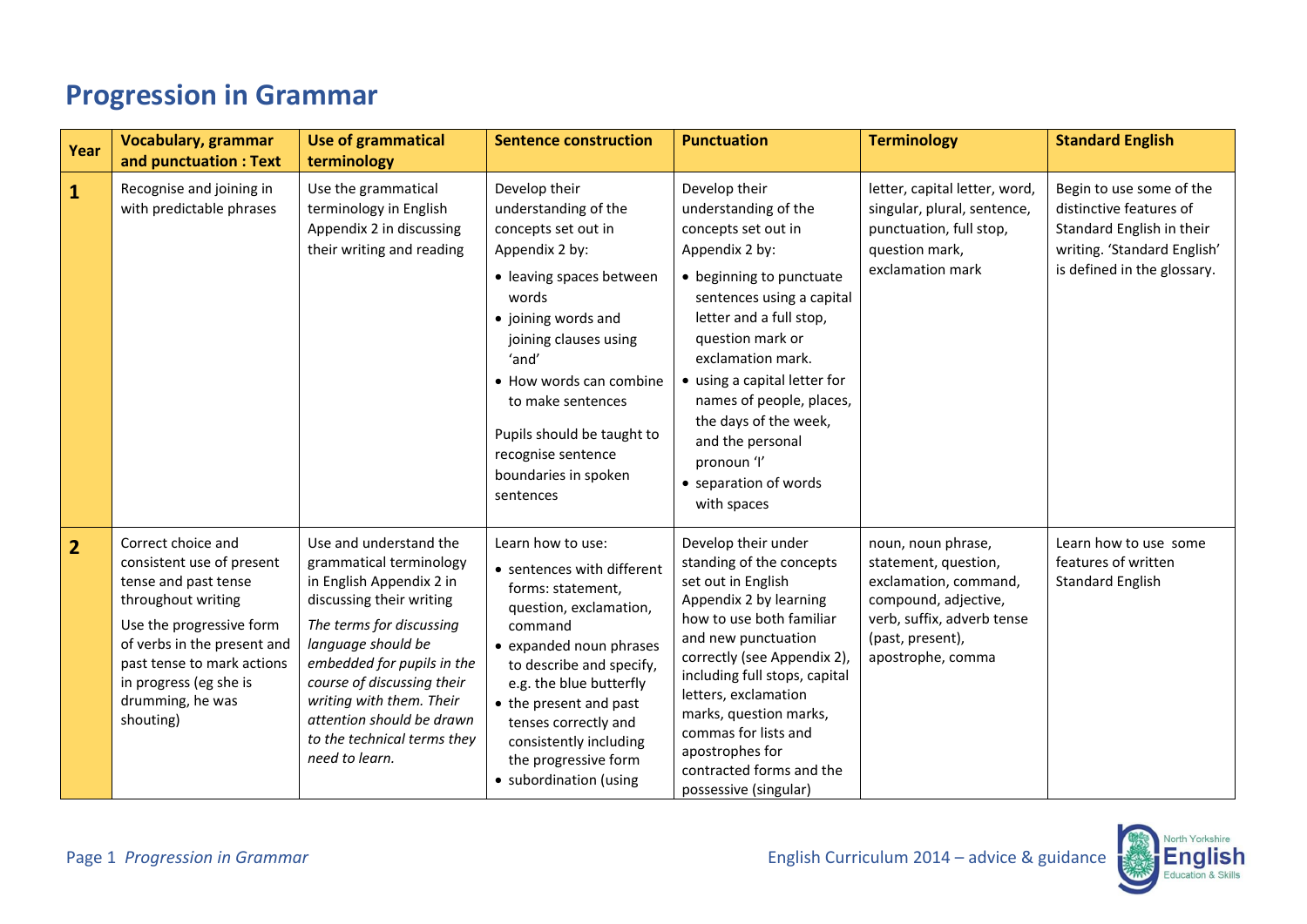|     |                                                                                                                                                                                                                                                                                                                                                                                                               |                                                                                                                                                               | when, if, that, or<br>because) and co-<br>ordination (using or,<br>and, or but)<br>• the grammar for Year 2<br>in English Appendix                                                                                                                                                                                                                                                                                                                                                                                                                                                                                                                                                                         |                                                                                                                                                                                                                                                    |                                                                                                                                                                                                                                                                                     |                                                                                                                                                             |
|-----|---------------------------------------------------------------------------------------------------------------------------------------------------------------------------------------------------------------------------------------------------------------------------------------------------------------------------------------------------------------------------------------------------------------|---------------------------------------------------------------------------------------------------------------------------------------------------------------|------------------------------------------------------------------------------------------------------------------------------------------------------------------------------------------------------------------------------------------------------------------------------------------------------------------------------------------------------------------------------------------------------------------------------------------------------------------------------------------------------------------------------------------------------------------------------------------------------------------------------------------------------------------------------------------------------------|----------------------------------------------------------------------------------------------------------------------------------------------------------------------------------------------------------------------------------------------------|-------------------------------------------------------------------------------------------------------------------------------------------------------------------------------------------------------------------------------------------------------------------------------------|-------------------------------------------------------------------------------------------------------------------------------------------------------------|
| 3/4 | Learn the grammar for<br>Years 3 and 4 in English<br>Appendix 2:<br>• Introduction of<br>paragraphs as a way to<br>group related material<br>(Y3)<br>• Use of paragraphs to<br>organise ideas around a<br>theme (Y4)<br>• Headings and sub-<br>headings to aid<br>presentation (Y3)<br>• Appropriate use of<br>pronoun or noun within<br>and across sentences to<br>aid cohesion and avoid<br>repetition (Y4) | Use and understand the<br>grammatical terminology<br>in English Appendix 2<br>accurately and<br>appropriately when<br>discussing their writing<br>and reading | • Develop their<br>understanding of the<br>concepts set out in<br>Appendix 2 by:<br>• Extending the range of<br>sentences with more<br>than one clause by using<br>a wider range of<br>conjunctions, including<br>when, if because,<br>although<br>• Using the present<br>perfect form of verbs in<br>contrast to the past<br>tense (Y3)<br>• Choosing nouns or<br>pronouns accurately for<br>clarity and cohesion and<br>to avoid repetition<br>• Using conjunctions,<br>adverbs and<br>prepositions to express<br>time, place and cause<br>(Y3)<br>• Using fronted adverbials<br>(Y4)<br>• Noun phrases expanded<br>by the addition of<br>modifying adjectives,<br>nouns and preposition<br>phrases (Y4) | Indicate grammatical and<br>other features by:<br>• Using commas after<br>fronted adverbials (Y4)<br>• Indicating possession by<br>using the possessive<br>apostrophe with plural<br>nouns (Y4)<br>• Using and punctuating<br>direct speech (Y3/4) | Y3<br>adverb, preposition,<br>conjunction, word family,<br>prefix, clause, subordinate<br>clause, direct speech,<br>consonant, consonant<br>letter vowel, vowel letter,<br>inverted commas (or<br>'speech marks')<br>Υ4<br>determiner, pronoun,<br>possessive pronoun,<br>adverbial | Standard English forms for<br>verb inflections instead of<br>local spoken forms (for<br>example we were instead<br>of we was or I did instead<br>of I done) |